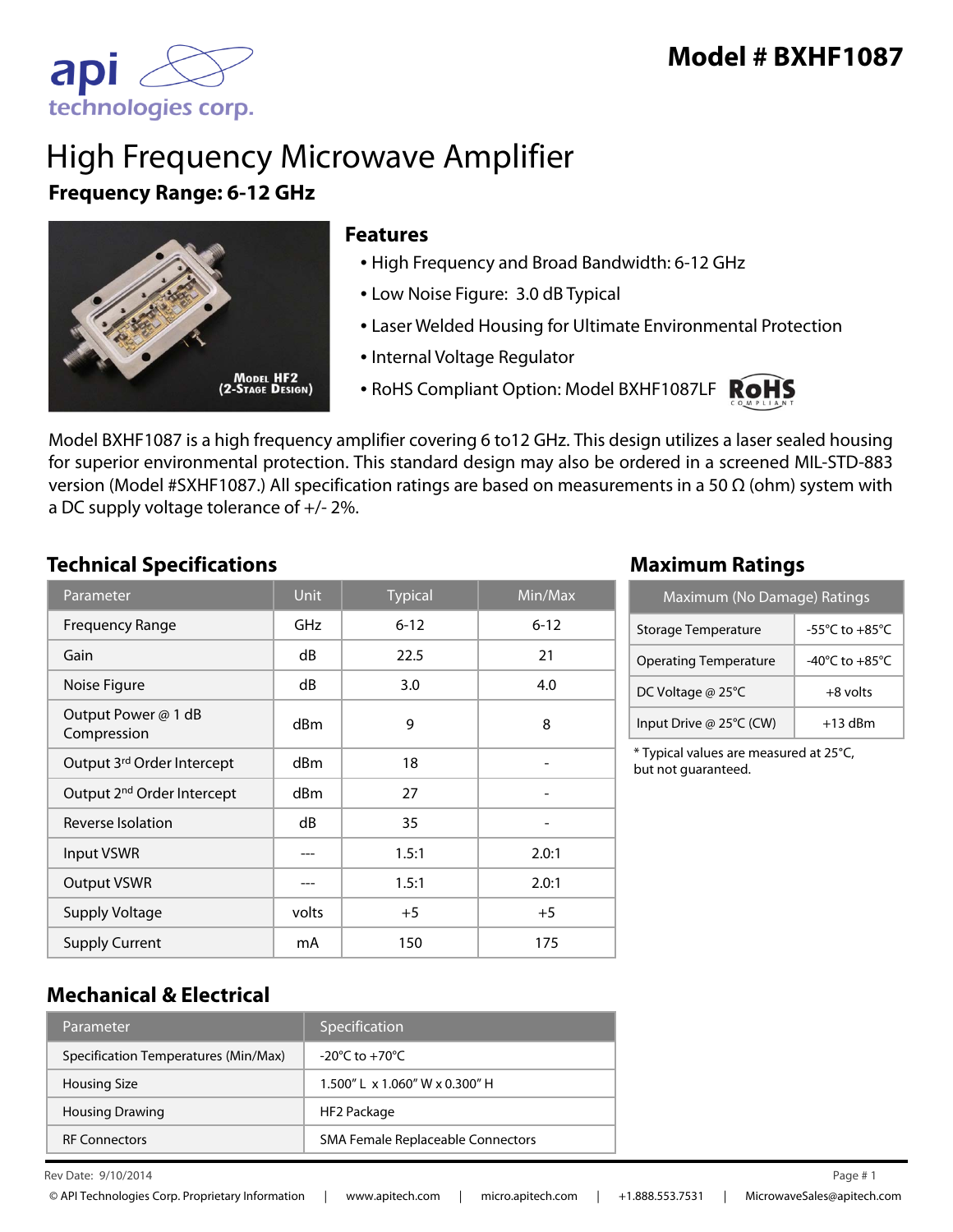## **Typical Performance Graphs**



Rev Date: 9/10/2014 Page # 2